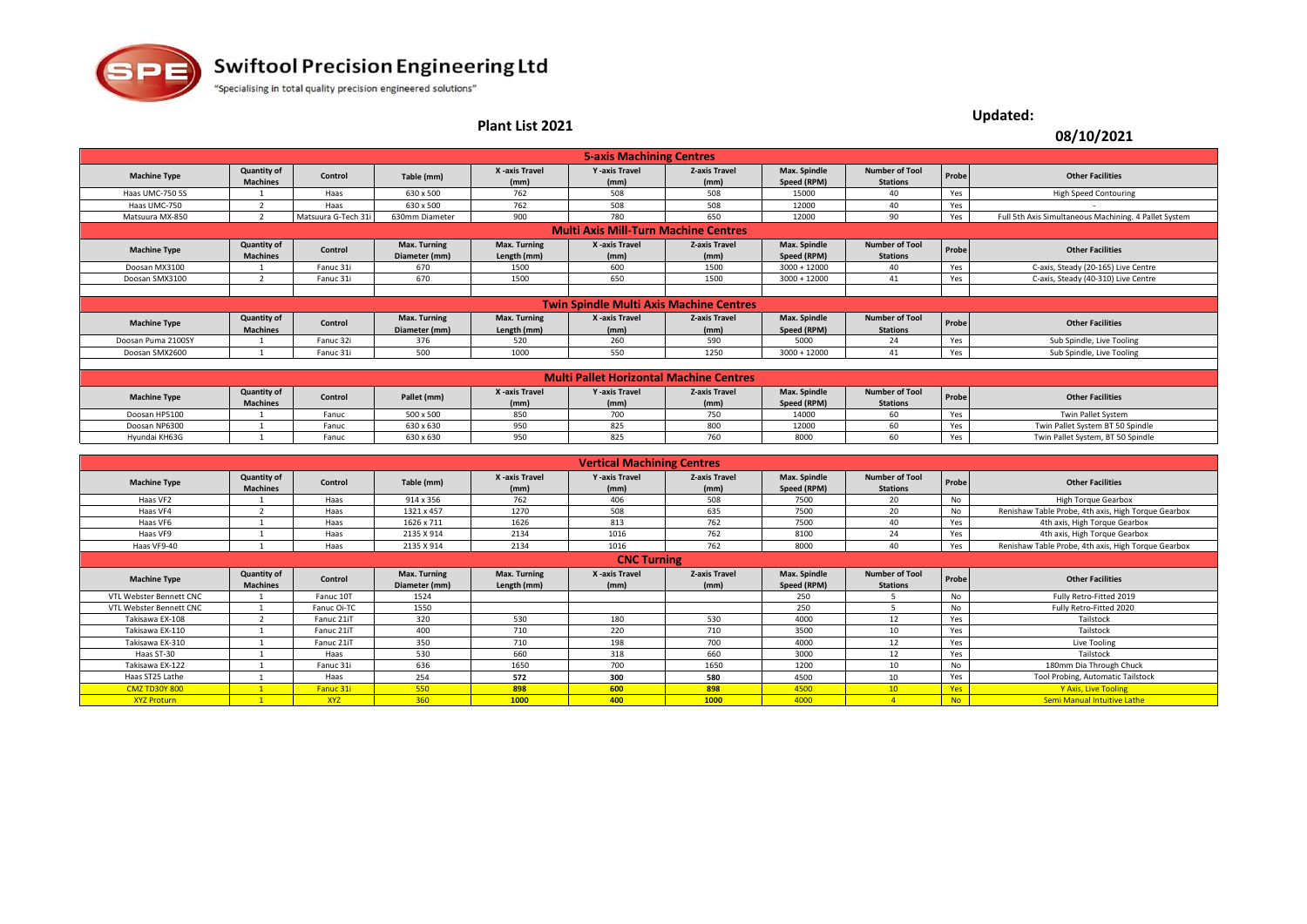

## **Swiftool Precision Engineering Ltd**

"Specialising in total quality precision engineered solutions"

| <b>Manual Milling</b> |                                       |                   |            |                        |                               |                              |                             |           |                                                                              |
|-----------------------|---------------------------------------|-------------------|------------|------------------------|-------------------------------|------------------------------|-----------------------------|-----------|------------------------------------------------------------------------------|
| <b>Machine Type</b>   | <b>Quantity of</b><br><b>Machines</b> | Control           | Table (mm) | X -axis Travel<br>(mm) | <b>Y</b> -axis Travel<br>(mm) | <b>Z-axis Travel</b><br>(mm) | Max. Spindle<br>Speed (RPM) | Quill/Ram | <b>Other Facilities</b>                                                      |
| <b>KRV EMX-2000</b>   |                                       | Proto-Trak 2 axis | 1270 x 254 | 750                    | 380                           | 400                          | 4200                        | 127/450   | 2 Axis CNC Capability                                                        |
| <b>KRV 2000</b>       |                                       |                   | 1270 x 254 | 750                    | 380                           | 400                          | 4200                        | 127/450   | Digital Readout, Slotting Head,<br>Tilting Head F/B +/-45 deg, L/R +/-90 deg |

|                         | <b>Manual Turning</b>                 |         |                               |                             |                        |                              |                             |                                          |       |                         |
|-------------------------|---------------------------------------|---------|-------------------------------|-----------------------------|------------------------|------------------------------|-----------------------------|------------------------------------------|-------|-------------------------|
| <b>Machine Type</b>     | <b>Quantity of</b><br><b>Machines</b> | Control | Max. Turning<br>Diameter (mm) | Max. Turning<br>Length (mm) | X -axis Travel<br>(mm) | <b>Z-axis Travel</b><br>(mm) | Max. Spindle<br>Speed (RPM) | <b>Number of Tool</b><br><b>Stations</b> | Probe | <b>Other Facilities</b> |
| Colchester Triumph 2000 |                                       |         |                               | 2000                        | $\sim$<br>230          | 2000                         | 2000                        |                                          |       | Fully refurbished, 2021 |

|                                       |                                       |                                                 |                              |                          | <b>EDM Machining</b>          |                                                 |                                     |                            |     |                                     |
|---------------------------------------|---------------------------------------|-------------------------------------------------|------------------------------|--------------------------|-------------------------------|-------------------------------------------------|-------------------------------------|----------------------------|-----|-------------------------------------|
| <b>Machine Type</b>                   | <b>Quantity of</b><br><b>Machines</b> | Control                                         | <b>Max Workpeice</b><br>(mm) | X -axis Travel<br>(mm)   | <b>Y</b> -axis Travel<br>(mm) | <b>Z-axis Travel</b><br>(mm)                    |                                     |                            |     | <b>Other Facilities</b>             |
| GF+ Cut-P550                          |                                       | AC CUT HMI 2                                    | 1000 x 700x 400              | 550                      | 350                           | 400                                             | N/A                                 | N/A                        | Yes | Taper Expert option. +/- 30 degrees |
| Charmilles Robofil 330<br>Wire Eroder |                                       | Fanuc                                           | 800 x 500 x 375              | 800                      | 220                           | 375                                             |                                     |                            |     | .                                   |
| Unitek Spark Eroder                   |                                       | $\sim$                                          | 700 x 400 x 450              | 360                      | 300                           | 500                                             | <b>Orbiting Head</b>                |                            |     |                                     |
| Anatronic 500A (ECD)                  |                                       |                                                 | 600 x 400 x 400              | $\overline{\phantom{a}}$ |                               | $\overline{\phantom{a}}$                        | Internal Deburring Machine          |                            |     |                                     |
| Anatronic 150A (ECD)                  |                                       |                                                 | 600 x 400 x 650              | $\sim$                   | $\sim$                        | $\overline{\phantom{a}}$                        | Internal Deburring Machine          |                            |     |                                     |
|                                       | <b>3D Printer</b>                     |                                                 |                              |                          |                               |                                                 |                                     |                            |     |                                     |
|                                       | <b>Equipment Type</b>                 |                                                 |                              |                          |                               |                                                 | <b>Description</b>                  |                            |     |                                     |
|                                       | Fortus 450MC 3D Printer               |                                                 |                              |                          |                               |                                                 | 406mm x 355mm x 406mm               |                            |     |                                     |
|                                       |                                       |                                                 |                              |                          | <b>CNC Pipe Bender</b>        |                                                 |                                     |                            |     |                                     |
| <b>Machine Type</b>                   | <b>Quantity of</b><br><b>Machines</b> | Software                                        | Max Pipe O.D mm              | <b>Max Pipe Length</b>   | Max Bending Radius mm         | <b>Max Bending</b><br><b>Radius/Square Tube</b> | Max. Bending Angle<br><b>Degree</b> | Max. Pressure kgf/cm Probe |     | <b>Other Facilities</b>             |
| <b>CNC50TSR Pipe Bender</b>           |                                       | <b>Dynamic Simulation</b><br>supports IGES/STEP | 50.8                         | 2200                     | 30-220                        | 30-190                                          | 30-190                              | kgf/cm                     | Yes | Full CNC Supports IGES/STEP Files   |
|                                       |                                       |                                                 |                              |                          |                               |                                                 |                                     |                            |     | . .                                 |